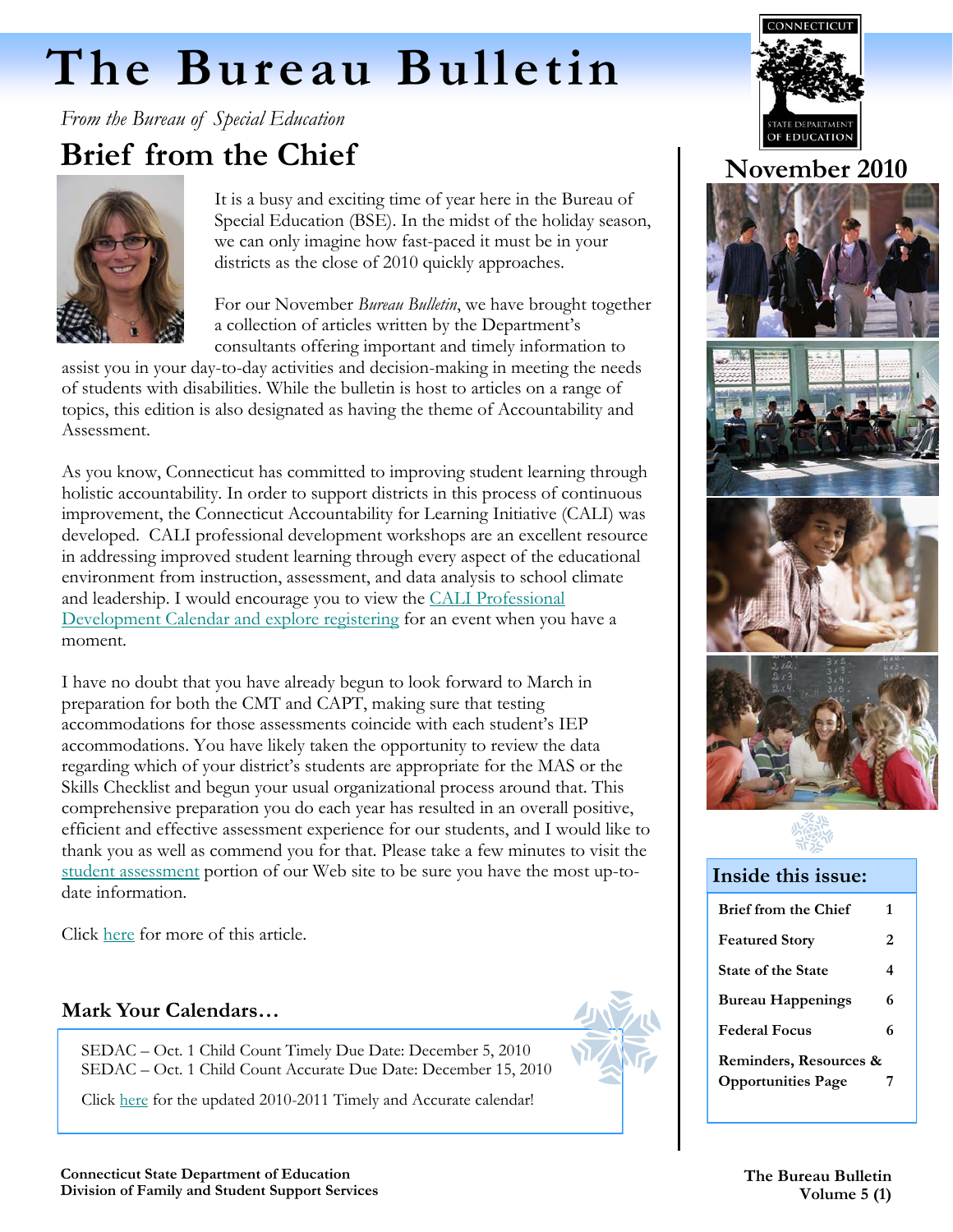### **Indicator 3 – Academic Achievement**



**At this point in the year, parents, teachers and administrators have pored over the scores from the Connecticut Mastery Test (CMT) and the Connecticut Academic Performance Test (CAPT). The Bureau of Special Education continues to support and monitor districts in making progress in the academic achievement of students with disabilities. The Department often hears from parents and educators requesting resources to assist them in understanding CMT/CAPT information and how to use it to make improvements at the student, school and district level.** 

**Here are some resources that may be helpful for parents and educators in understanding how the results of statewide assessments can be utilized in the education of a student with a disability:** 

#### **Statewide Assessments**

#### **[Understanding Your Child's Scores on the CMT 2010](http://www.csde.state.ct.us/public/cedar/assessment/cmt/resources/misc_cmt/2009_CMT_Understanding_Test_Scores.pdf)**

It is important to remember that CMT scores are only a snapshot in time of a student's performance and that many variables affect that performance on any given day. However, when looking at a student's academic performance during planning and placement team (PPT) meetings and in planning appropriate special education services, CMT scores should be **one** piece of information for consideration. In addition, teams should be looking at curriculum-based measurements, school- or district-wide assessments, progress monitoring, educational evaluations, parent reports and observations, or any other measures that may accurately describe the student's level of performance. Most often, this information is recorded on the Present Levels of Academic and Functional Performance, typically page 4 of the individualized education program (IEP).

#### **[CMT Interpretive Guide 2010](http://www.csde.state.ct.us/public/cedar/assessment/cmt/resources/dtc/2010CMTInterpretiveGuideFinal.pdf)**

While this document appears somewhat technical, it can answer the questions of parents and educators that address the differences and similarities among the standard assessment, Modified Assessment System (MAS) and the skills checklist, as well as questions about the general characteristics of students who score at certain levels on these tests. This document also addresses the question of how to compare data from one year to the next while discussing the limitations of analyzing CMT data.

#### **[Performance Level Descriptors for the CMT and CAPT MAS](http://www.csde.state.ct.us/public/cedar/assessment/mas/index.htm)**

The Connecticut State Department of Education (CSDE) has published performance-level descriptors to assist in understanding the characteristics of students who participated in the MAS for either the CMT or CAPT, in reading and/or math.

#### **[How Can Parents Tell If Their Children Are Making Progress?](http://www.cpacinc.org/materials-publications/programming-and-placement/how-can-parents-tell-if-their-child-is-making-progress/)**

Published by the Connecticut Parent Advocacy Center (CPAC), this helpful resource speaks to the multiple sources that must be considered in creating a more complete picture of a child's progress, of which the CMT/CAPT are only one source.

#### **Standards-based IEPs**

The Spring [2010 Bureau Bulletin](http://www.sde.ct.gov/sde/lib/sde/PDF/DEPS/Special/Updates/BulletinSpring2010.pdf) included an article entitled *Indicator 3 Academic Achievement in Special Education: Focus on State Literacy Standards and Curriculum Development*. That article noted that students are required by both the Individuals with Disabilities Education Act 2004 (IDEA) and No Child Left Behind (NCLB) to participate in all large-scale assessments given by school districts and the state, such as the CMT and CAPT. The state's academic standards, also referred to as curriculum frameworks, outline the knowledge and skills in which students need to be proficient that are tested on the CMT and CAPT. These data are also a source of information when considering student performance, which emphasizes the importance of IEP goals and objectives being aligned with the standards.

The spring 2010 article referenced several resources for educators in developing standards-based IEPs. Additionally, CPAC provides some guidance in the article [Aligning the IEP and Academic Content](http://www.cpacinc.org/materials-publications/programming-and-placement/aligning-the-iep-and-academic-content-standards-to-improve-academic-achievement/)  [Standards to Improve Academic Achievement,](http://www.cpacinc.org/materials-publications/programming-and-placement/aligning-the-iep-and-academic-content-standards-to-improve-academic-achievement/) available on its Web site at [www.cpacinc.org.](http://www.cpacinc.org/) This document addresses critical issues for parents such as the importance of understanding the state's academic standards, what a standards-based IEP is, and what present levels of performance reflect.



Back to *[Inside this issue](#page-0-0)*

2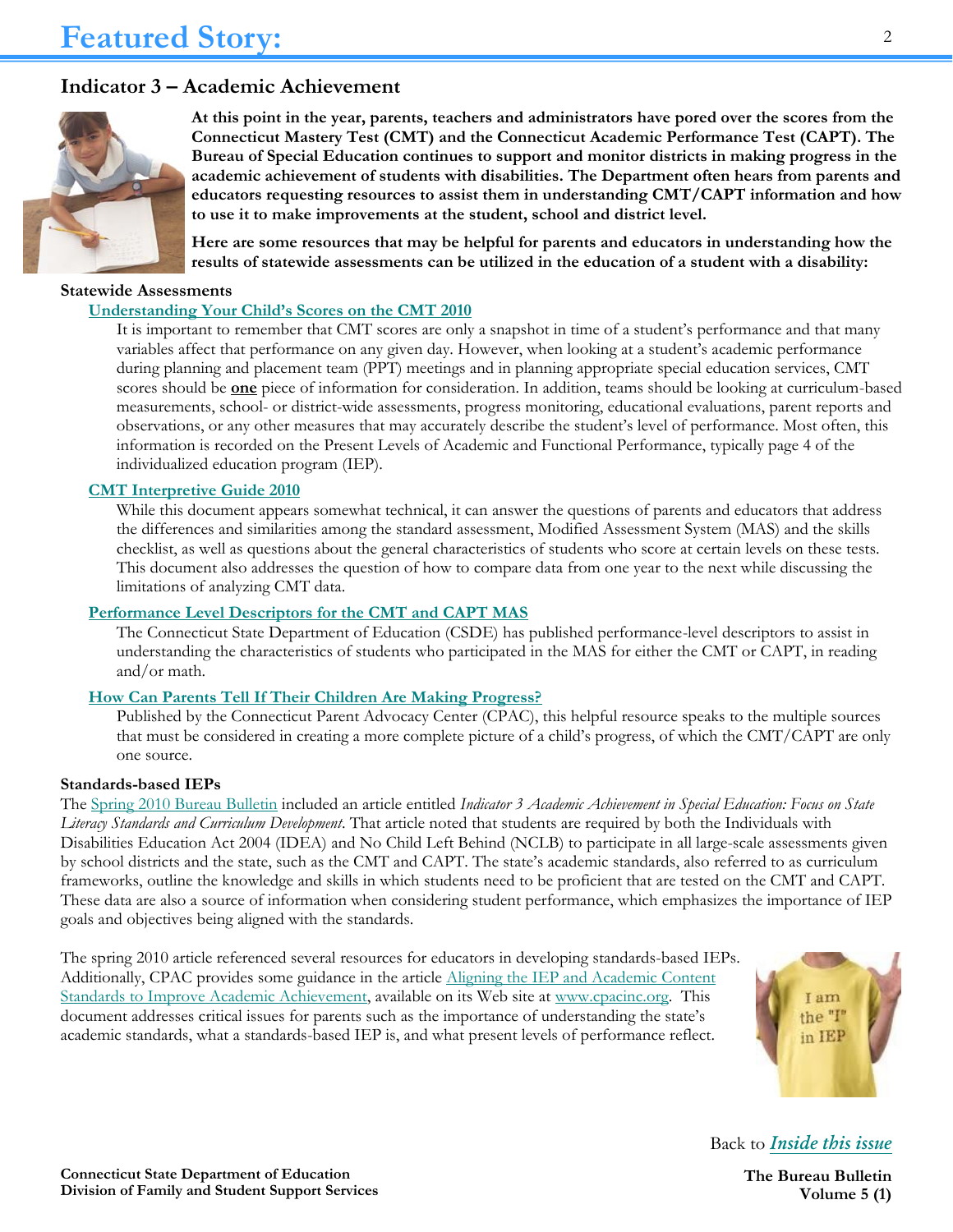#### **Curriculum**

.



District-level curriculum is developed based on state standards and is a road map for teachers when developing their instructional topics and themes, in understanding grade level expectations related to content and skill

development, as well as in designing topical assessment materials. Recently, the Connecticut State Board of Education adopted new national academic standards in English language arts and math, the Common Core State Standards (CCSS). These national standards now represent Connecticut's own state standards. The CSDE has developed crosswalk documents that demonstrate the similarities between the CCSS and Connecticut's former standards in English language arts and math, in an effort to assist local education agencies (LEAs) in



implementing the newly adopted CCSS. Beyond demonstrating the correlation between the CCSS and Connecticut's standards, these documents articulate the alignment of the CCSS to the CMT and CAPT. A comprehensive discussion of these resources may be found at the [Common Core State Standards section o](http://www.sde.ct.gov/sde/cwp/view.asp?a=2618&q=322592)f the [CDSE Web site.](http://www.sde.ct.gov/sde/site/default.asp) 

#### **Modified Assessment System (MAS)**

The Connecticut Mastery Test Modified Assessment System (CMT MAS) and the Connecticut Academic Performance Test Modified Assessment System (CAPT MAS) are alternate assessments for students whose disability precludes them from achieving grade-level proficiency on the standard CMT or CAPT, even when provided with accommodations. Considered as a group, these students may perform significantly better when the statewide assessment is modified to make the assessment more accessible and instructionally meaningful. Students with disabilities who have an IEP may be selected to participate in the CMT/CAPT MAS through the planning and placement team (PPT) process. The CMT/CAPT MAS is designed to assess grade-level curriculum standards. Students may be assessed with the CMT/CAPT MAS in reading and/or mathematics. The CMT MAS and CAPT MAS, then, are designed to measure grade-level, academic content standards but with accommodations, such as a more accessible presentation of text and embedded scaffolding within questions. There are specific criteria and considerations that the PPT must take into account when determining if a student is most appropriate for being assessed using the CMT/CAPT MAS. Updated PPT guidance and MAS fact sheets can be found on the [CMT/](http://www.csde.state.ct.us/public/cedar/assessment/mas/index.htm) [CAPT Modified Assessment System \(MAS\) home page o](http://www.csde.state.ct.us/public/cedar/assessment/mas/index.htm)f the CSDE Web site.



Back to *[Inside this issue](#page-0-0)*

3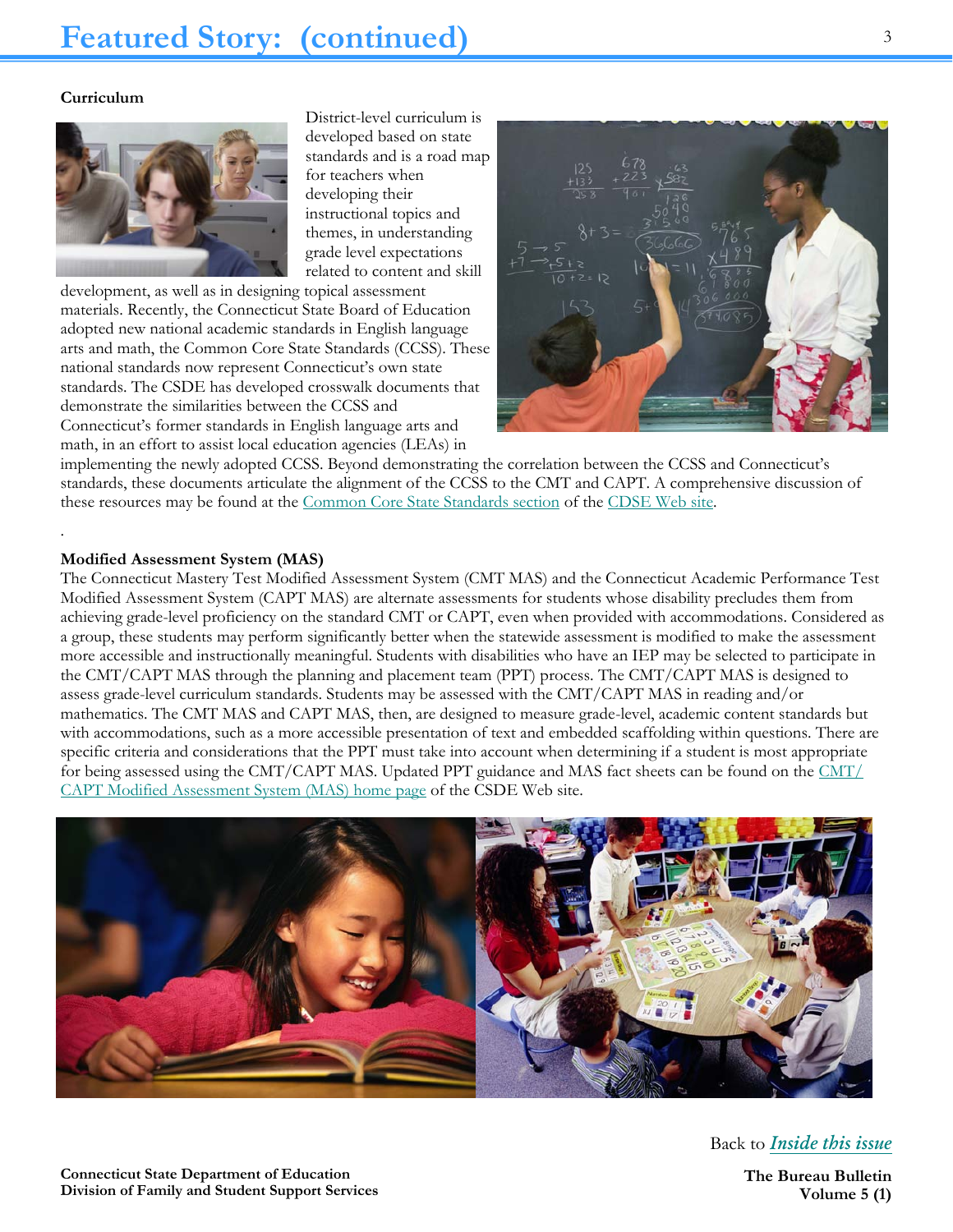# **Program/Fiscal Compliance Reviews**

Last year, the BSE informed school districts that Program/Fiscal Compliance Reviews would commence with the 2010-11 school year. These reviews will be scheduled as desk audits with follow-up on-site visits, if necessary. A requirement of the Office of Special Education Programs (OSEP), these visits are not part of the BSE's focused monitoring system.

The scheduling of these desk audits will follow a three-year cycle:

| School Year 2010-11: | LEAs served by CREC and EASTCONN      |
|----------------------|---------------------------------------|
| School Year 2011-12: | LEAs served by ACES and Ed Connection |
| School Year 2012-13: | LEAs served by CES and LEARN          |



LEAs included in this year's cycle have already received notification to complete the Desk Audit Form. To review a copy of the form, please click **[here.](http://ctserc.org/bb/winter2010/p4%20aBulletin_Program%20and%20Fiscal%20Compliance%20Review.ATTACHMENT.pdf)** 

In order to best prepare, LEAs should be aware that reviews will require them to provide detailed information demonstrating their compliance with IDEA requirements. These include:

- a. a policy of tracking equipment bought with federal funds;
- b. a policy to prevent the supplanting of local special education costs with federal funds;
- c. a policy for ensuring the appropriate use of federal funds and an effective tracking system for students served under Coordinated Early Intervening Services (CEIS);
- d. the correct calculation of the proportionate share of IDEA funds for parentally placed private school students with disabilities;
- e. a district process that indicates how the LEA ensures its compliance with NIMAC/NIMAS;
- f. district procedures that demonstrate how the LEA ensures compliance with statewide and district-wide assessment policies/procedures;
- g. evidence of the calculations of district elementary and secondary PPEs for the establishment of excess costs under Section 300.16; and,
- h. if appropriate, the procedures for the distribution of federal funds for students with disabilities attending charter schools.

If you should have any questions, please contact Brian Cunnane at [brian.cunnane@ct.gov](mailto:Brian.Cunnane@ct.gov) or 860-713-6919.

### **Commissioner's Guidance on Scientific Research-Based Interventions (SRBI)**

On September 15, Commissioner of Education Mark K. McQuillan issued Circular Letter C-2 Revised to Superintendents of Schools and Directors of Educational Service Centers in Connecticut. That communication addressed the topic of the implementation of Scientific Research-Based Interventions in Connecticut public schools. SRBI has significant impact on all students, including students with disabilities. If you have not had an opportunity to read this important document, please be sure to click [here](http://www.sde.ct.gov/sde/lib/sde/pdf/circ/circ10-11/c2.pdf) to view it in its entirety. Additional Agency Circular Letters may be viewed at the Connecticut State Department of Education Web site by clicking [here.](http://www.sde.ct.gov/sde/cwp/view.asp?a=2615&Q=321214) For answers to questions related to this article, please contact Perri Murdica at [perri.murdica@ct.gov](mailto:perri.murdica@ct.gov) or 860-713-6942.

### **CSDE Validity Study on Testing Accommodation**

Students who have reading disabilities or have difficulties in decoding often struggle to understand or gain access to questions on standardized tests. How, then, can we reliably assess skills and knowledge being tested? In Connecticut we have offered "read-aloud" options during administration of many of our CMT and CAPT subtests. This accommodation offers oral presentation of directions and test items as a way to give students greater access to our state assessment. For many years now, it has been logistically challenging for schools to adhere to the Connecticut statewide testing policy that requires them to provide a single, certified teacher as a reader for each student with disabilities who may need this accommodation. We have found that the compromises to the ideal testing conditions have not always been ones that benefitted students. Past research has also shown two major problems with this method of delivery. The first is the availability of eligible proctors and the second is readers who may inadvertently provide clues to correct answers. An alternative, computer-based, text-to-speech tool can provide a solution to these problems.

Back to *[Inside this issue](#page-0-0)*

4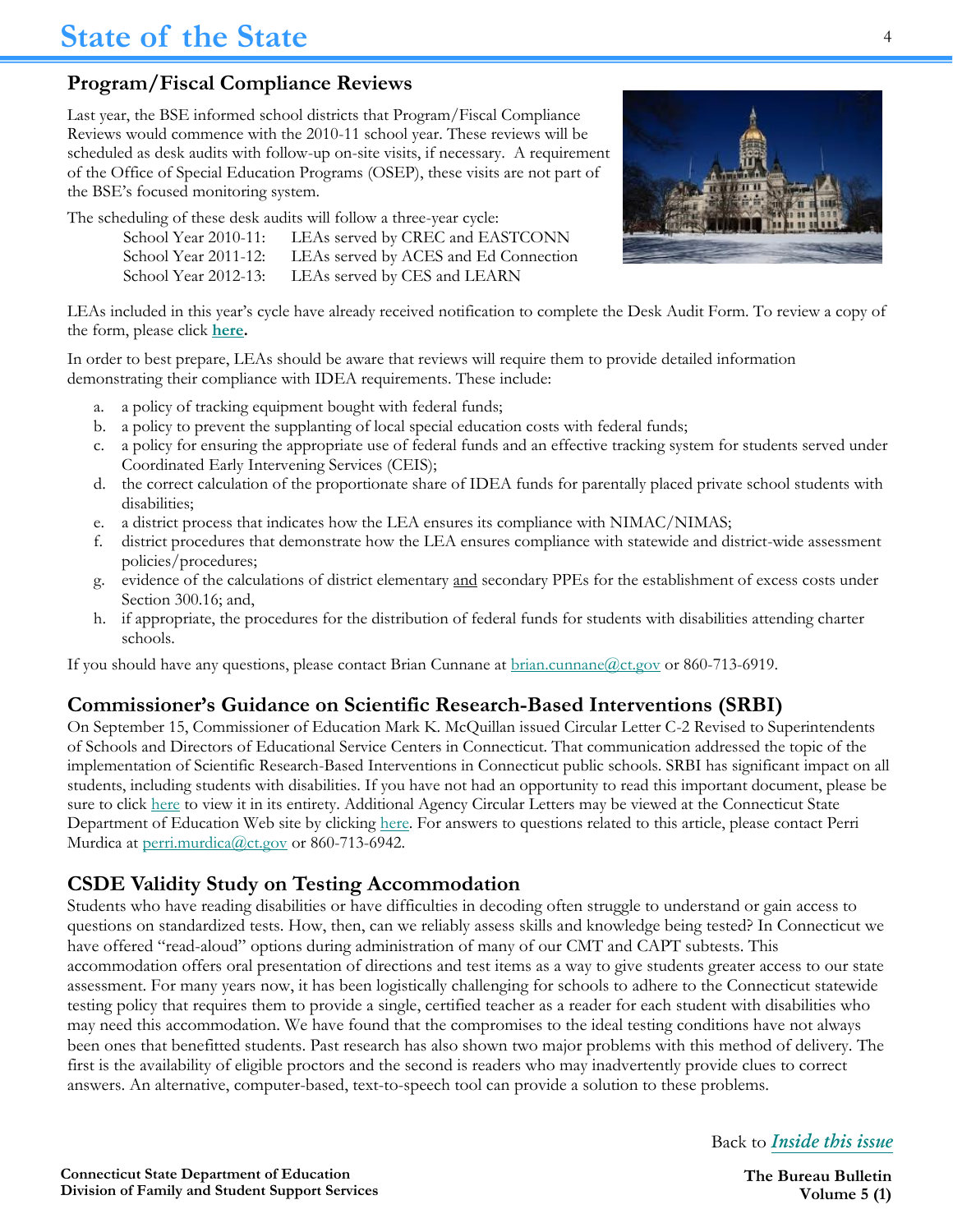# **CSDE Validity Study on Testing Accommodation (cont)**

NCLB requires that states offer accommodations on grade-level assessments in order to provide tests that are accessible to as many students with disabilities as possible. In 2006, the CSDE was awarded an Enhanced Assessment Grant from the U.S. Department of Education. The primary purpose of the Connecticut Enhanced Assessment Grant (CTEAG) was to conduct research on the impact of test accommodations on the performance of students and to examine the characteristics of test forms as well as test items. Validity was evaluated by comparing their effectiveness for students with disabilities (SWD), who require the accommodation, to their effectiveness for students without disabilities (SWOD), who do not typically use the accommodation. The specific impact of the use of accommodations on test scores was analyzed.

In Connecticut, we examined the *reader of test items* accommodation using a computerized delivery system to determine ways to make the accommodation most effective. With the help of many of our school districts, the CSDE has conducted two separate studies looking at the effectiveness of this accommodation on SWD.

For additional information regarding these results, watch for future material in either the Bureau Bulletin or on the CSDE Web site. For questions regarding testing accommodations for students with special needs, please contact Joseph Amenta at [joseph.amenta@ct.gov o](mailto:joseph.amenta@ct.gov)r 860-713-6855.

# **CMT/CAPT Accommodations Change as Testing Moves Online**

In September, District Test Coordinators (DTCs) were notified of changes in the test accommodations that may be provided for students with disabilities taking the CMT and CAPT. These changes relate specifically to accommodations provided through the Measurement Incorporated Secure System Testing (MIST). Nationally, the use of computers to provide fair and effective access to statewide assessment is increasing, and Connecticut is among the leaders in using online technology. MIST was introduced in 2006 and initially used to administer the CAPT Interdisciplinary Writing test in volunteer districts. Since that time, a number of other tests have been moved to MIST as the state increases the use of online assessment tools to provide accommodations.



#### **Computer-based Text Reader**

The most significant changes announced in September relate to the provision of a computer-based text reader in place of having a person read test items and/or directions to the student. Beginning in 2011, for all tests other than the standard CMT math test and all CMT/CAPT supplemental tests, students who are provided with a reader for test items and directions, or for directions only, are required to receive those accommodations through the text reader function in MIST. As an extension of taking the test online, these students will also submit their responses through the MIST application.

Students provided with a reader on the standard CMT math test and/or CMT/CAPT supplemental tests will be accommodated by qualified staff as in previous years.

#### **Submission of Written Responses**

Another significant change involves the method by which students submit written responses via computer. For all tests other than the CMT and CAPT math tests (MAS *and* standard), the CAPT science test, and all CMT/CAPT supplemental tests, students who are provided with the "word processor/online computer response" accommodation are now required to submit their responses through the MIST application. Even though the word processor/online computer response accommodation specifically applies to tests that require open-ended responses, students given this accommodation will use the MIST application to take *both* tests in the areas of reading and writing. Specifically, students using MIST for the CMT Reading Comprehension test will also use MIST for the CMT Degrees of Reading Power test, students taking the CMT Direct Assessment of Writing test through MIST will also submit their responses on the CMT Editing and Revising test through MIST, and students given the CAPT Interdisciplinary Writing test through MIST must also use MIST to take the CAPT Editing and Revising test.

Students provided with the word processor accommodation for those CMT and CAPT tests not yet supported through MIST will use word processing software with spelling and grammar checking functions disabled as in past years.

For additional information on these and other CMT/CAPT accommodations, please refer to the current *Assessment Guidelines* document by clicking [here.](http://www.csde.state.ct.us/public/cedar/assessment/agl/resources/AssessmentGuideline2010-11.pdf) If you have questions, please contact Joe Amenta at [joseph.amenta@ct.org,](mailto:joseph.amenta@ct.org) 860-713-6855 or Janet Stuck at [janet.stuck@ct.org,](mailto:janet.stuck@ct.org) 860-713-6837.

Back to *[Inside this issue](#page-0-0)*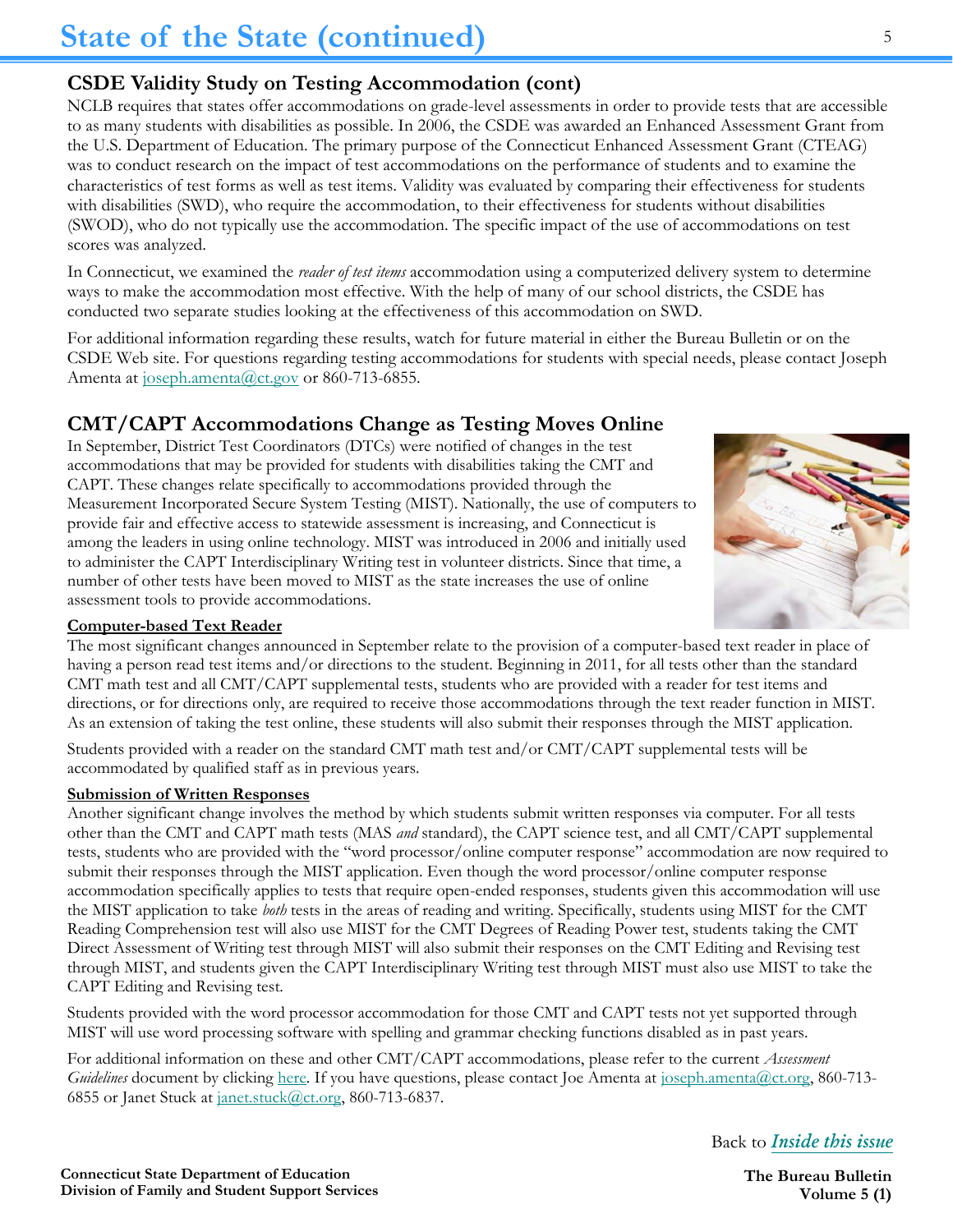# **Bureau Happenings**

# **DRA2 Update**



Students with special needs are assessed using a wide variety of standardized assessments, one of which is the Developmental Reading Assessment, Second Edition (DRA2). The DRA2 is an individual reading assessment designed to assess students' reading performance in Grades K-3 and Grades 4-8. The DRA2 provides teachers with information that helps determine each student's independent reading level and identify what the student needs to learn next.

The DRA2 provides teachers an opportunity to observe their students' reading behaviors and gather data and information to:

- diagnose students' instructional needs and plan for intervention as needed;
- determine the level at which the student is able to read independently;
- group students effectively to provide appropriate reading instruction and opportunities to practice reading skills and strategies;
- document changes over time in reading performance by monitoring students' ability to use a variety of skills and strategies;
- identify students who may be working below proficiency and need further assessments; and
- inform parents and other educators of students' current reading performance and achievement.

The DRA2 is mandated for all Connecticut Priority School Districts. In addition, a *[DRA2 Questions](http://www.sde.ct.gov/sde/lib/sde/pdf/curriculum/language_arts/DRA2_QA_2010.pdf)  [and Answers](http://www.sde.ct.gov/sde/lib/sde/pdf/curriculum/language_arts/DRA2_QA_2010.pdf)* document is updated annually to provide districts with administration and scoring guidance and protocols. The document also contains supporting materials such as: the Individual Reading Plan (IRP), LAS Links Proficiency Level Descriptors Grades 1-5, Special Education Considerations, and Sample Parent/Guardian Letters in English and Spanish.



If you have questions, contact Amy Radikas at [amy.radikas@ct.gov o](mailto:amy.radikas@ct.gov)r 860-713-6762.

# **Federal Focus**

### **Connecticut Strives to Include More Students in NAEP**



Beginning January 24 through March 4, 2011, the National Assessment of Educational Progress (NAEP) will be administered in approximately 275 Connecticut schools to students in Grades 4, 8 and 12. Since NAEP strives to test a representative sample of students, there will be many students with disabilities selected to participate in the assessment. Providing access to NAEP for all selected students is a priority for the NAEP program and the Connecticut State Department of Education. We are asking for your support to increase the rate at which Connecticut's students with disabilities are included in the NAEP. The table below provides historical data related to this effort.

*NAEP Inclusion Rates for Students with Disabilities in Connecticut* 

|                  | <b>Mathematics</b> |          | Reading  |         |
|------------------|--------------------|----------|----------|---------|
|                  | Grade 4            | Grade 8  | Grade 4  | Grade 8 |
| <b>NAEP 2007</b> | $90.3\%$           | $90.2\%$ | 81.8%    | 85.3%   |
| <b>NAEP 2009</b> | $86.2\%$           | $85.6\%$ | $76.2\%$ | 82.9%   |



Back to *[Inside this issue](#page-0-0)*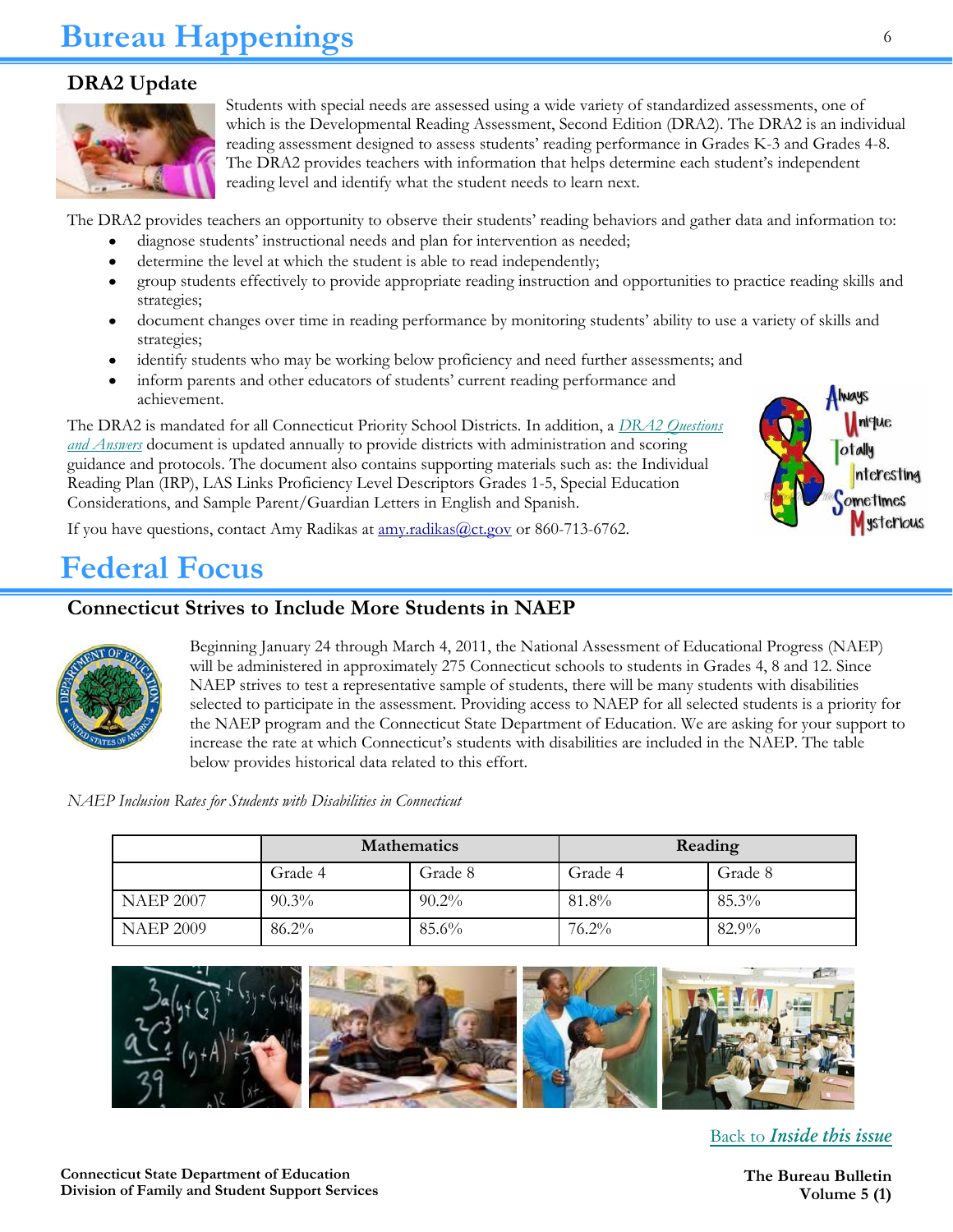On January 3, 2011, schools participating in the assessment will be provided with a list of students selected for testing. School personnel will begin to make important decisions regarding inclusion and the appropriate use of accommodations for the NAEP. If you are an educator, you may be asked to assist in determining whether your students with disabilities can be included in the assessment. We urge you to consider inclusion for all students. If you are a parent of a student selected to participate, you will be notified that your child has been selected and that student participation is voluntary. We hope that you will consider allowing your child to participate in this assessment with his or her peers.

It is important that everyone involved in the decision-making process understands that the NAEP does not produce results for individual students, schools or districts. All results are summarized at the national and state levels only. Therefore, the NAEP does not impose consequences for students or schools. While the NAEP is voluntary, the program's success depends on student participation to provide an accurate measure of student achievement that will inform improvements in education.

For questions about the NAEP, please contact Renée Savoie, Connecticut NAEP State Coordinator, at [renee.savoie@ct.gov](mailto:renee.savoie@ct.gov) or by calling 860-713-6858.

# **IDEA Turns 35!**

On November 29, 1975, President Gerald Ford signed into law Public Law 94-142, then known as the Education for All Handicapped Children Act and what we now know as the Individuals with Disabilities Education Act (IDEA). This landmark legislation paved the way for improved educational outcomes for millions of individuals with disabilities. **Celebrate IDEA!**

# **Reminders, Resources & Opportunities**

# **Helpful Hints for Student Assessment**

Standardized assessments impact many aspects of our students' lives at school. This impact certainly is extended to students with special needs. The following list of student assessment resources offers a wealth of information available to parents, school districts and all stakeholders through the Connecticut State Department of Education. Click on individual items to view those specific materials.

**[Student Assessment Web page](http://www.csde.state.ct.us/public/cedar/assessment/index.htm)** 

**[Connecticut's Summative Assessment System](http://www.csde.state.ct.us/public/cedar/assessment/common/Connecticut)**

**[Testing Schedule](http://www.csde.state.ct.us/public/cedar/assessment/schedule/CMT%20an%20CAPT%20testing%20window%202011-2014.pdf)**

**[Connecticut Mastery Test Information for Educators and Parents](http://www.csde.state.ct.us/public/cedar/assessment/cmt/index.htm)**

**[Connecticut Academic Performance Test Resources and Publications](http://www.csde.state.ct.us/public/cedar/assessment/capt/index.htm)**

**[Assessment Guidelines](http://www.csde.state.ct.us/public/cedar/assessment/agl/resources/AssessmentGuideline2010-11.pdf)**

**[CMT/CAPT Modified Assessment System \(CMT/CAPT MAS\)](http://www.csde.state.ct.us/public/cedar/assessment/mas/index.htm)**

**[CMT/CAPT Skills Checklist](http://www.csde.state.ct.us/public/cedar/assessment/checklist/index.htm)**

**[Connecticut Benchmark Assessment System \(CBAS\)](http://www.csde.state.ct.us/public/cedar/assessment/cbas/index.htm)**

**Click [here f](http://ctserc.org/bb/winter2010/bbreferences.html)or Bulletin Web Site References**



Back to *[Inside this issue](#page-0-0)*

**Connecticut State Department of Education Division of Family and Student Support Services**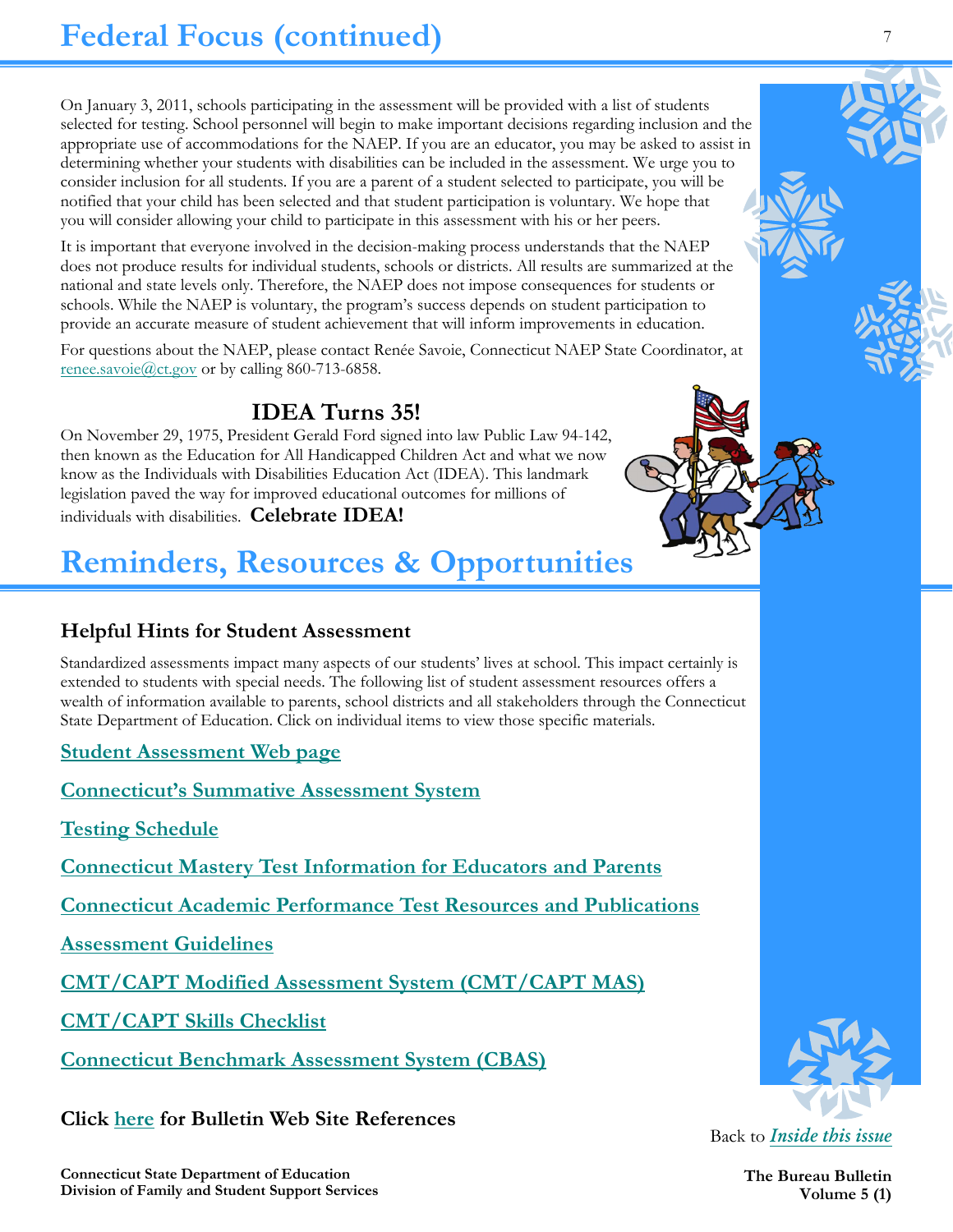# **Reminders, Resources & Opportunities (continued)**

### **Web-based Resources from the CSDE**

As you conduct the important work that you do, keep in mind that the CSDE Web site has many resources to assist you! Click on any of the following links to view just a few or find them at: [www.sde.ct.gov](http://www.sde.ct.gov) 

[Agency Circular Letters](http://www.sde.ct.gov/sde/cwp/view.asp?a=2615&Q=321214)  *(communications from the Commissioners of Education 1999-2011)* [Approved Private Programs](http://www.sde.ct.gov/sde/cwp/view.asp?a=2678&Q=320730#Approved) [Bureau Bulletin Archives](http://www.sde.ct.gov/sde/cwp/view.asp?a=2678&q=320720) [CMT/CAPT information, forms, etc.](http://www.sde.ct.gov/sde/cwp/view.asp?a=2678&Q=320730#CMT)  [Connecticut Education Data and Research portal \(CEDaR\)](http://www.csde.state.ct.us/public/cedar/index.htm) [Focused Monitoring](http://www.sde.ct.gov/sde/cwp/view.asp?a=2678&Q=320730#Focused)  [Guidelines](http://www.sde.ct.gov/sde/cwp/view.asp?a=2678&Q=320730#publications) *(for varied services as well as the identification of specific disability areas)*  [IEP Manual and Forms](http://www.sde.ct.gov/sde/cwp/view.asp?a=2678&Q=320730#IEP)  [Legal/Due Process](http://www.sde.ct.gov/sde/lib/sde/PDF/DEPS/Special/Complaint_Resolution.pdf) [Model Special Education Policies and Procedures Manual](http://www.sde.ct.gov/sde/lib/sde/PDF/DEPS/Special/PolicyProceduresManual.pdf) **Secondary Transition**  Building a Bridge: Transition Manual for Students: [[English\]](http://www.sde.ct.gov/sde/lib/sde/PDF/DEPS/Special/BuildingABridge.pdf) [\[Spanish\]](http://www.sde.ct.gov/sde/lib/sde/PDF/DEPS/Special/BuildingABridge_Spanish.pdf) [Post-school Outcome Goal Statements FAQs](http://www.sde.ct.gov/sde/lib/sde/PDF/DEPS/Special/PSOGS_FAQ.pdf) [Summary of Performance FAQs](http://www.sde.ct.gov/sde/lib/sde/PDF/DEPS/Special/TopicBrief-SOPFAQ.pdf) [Writing Transition Goals and Objectives](http://www.sde.ct.gov/sde/lib/sde/PDF/DEPS/Special/Transition_GO.pdf) [Settlement Agreement](http://www.sde.ct.gov/sde/cwp/view.asp?a=2626&q=320792) [Staff Directory \(Bureau of Special Education\)](http://www.sde.ct.gov/sde/lib/sde/PDF/DEPS/Special/BSPED_STAFF.pdf) [State Performance Plan/Annual Performance Report](http://www.sde.ct.gov/sde/cwp/view.asp?a=2626&q=322094)  [Web site](http://www.sde.ct.gov/sde/cwp/view.asp?a=2626&q=322094)



#### **Nondiscrimination Statement**

The State of Connecticut Department of Education is committed to a policy of equal opportunity/ affirmative action for all qualified persons and does not discriminate in any employment practice, education program, or educational activity on the basis of race, color, national origin, sex, disability, age, religion or any other basis prohibited by Connecticut state and/or federal nondiscrimination laws. Inquiries regarding the Department of Education's nondiscrimination policies should be directed to the Equal Employment Opportunity Director, Levy Gillespie, State of Connecticut Department of Education, 25 Industrial Park Road, Middletown, Connecticut, 06457 (860) 807-2071.

*Disclaimer*: Contents of this document do not necessarily imply endorsement. Information contained in the *Bulletin* is in the public domain. Readers may download and distribute a PDF version of this and archived newsletters by going to the CSDE [Web site](http://www.sde.ct.gov/sde/cwp/view.asp?a=2678&Q=320730#ublications) for these and other BSE publications. Back to *[Inside this issue](#page-0-0)*









**The Bureau Bulletin**

**Volume 5 (1)** 

8

**Connecticut State Department of Education Division of Family and Student Support Services**